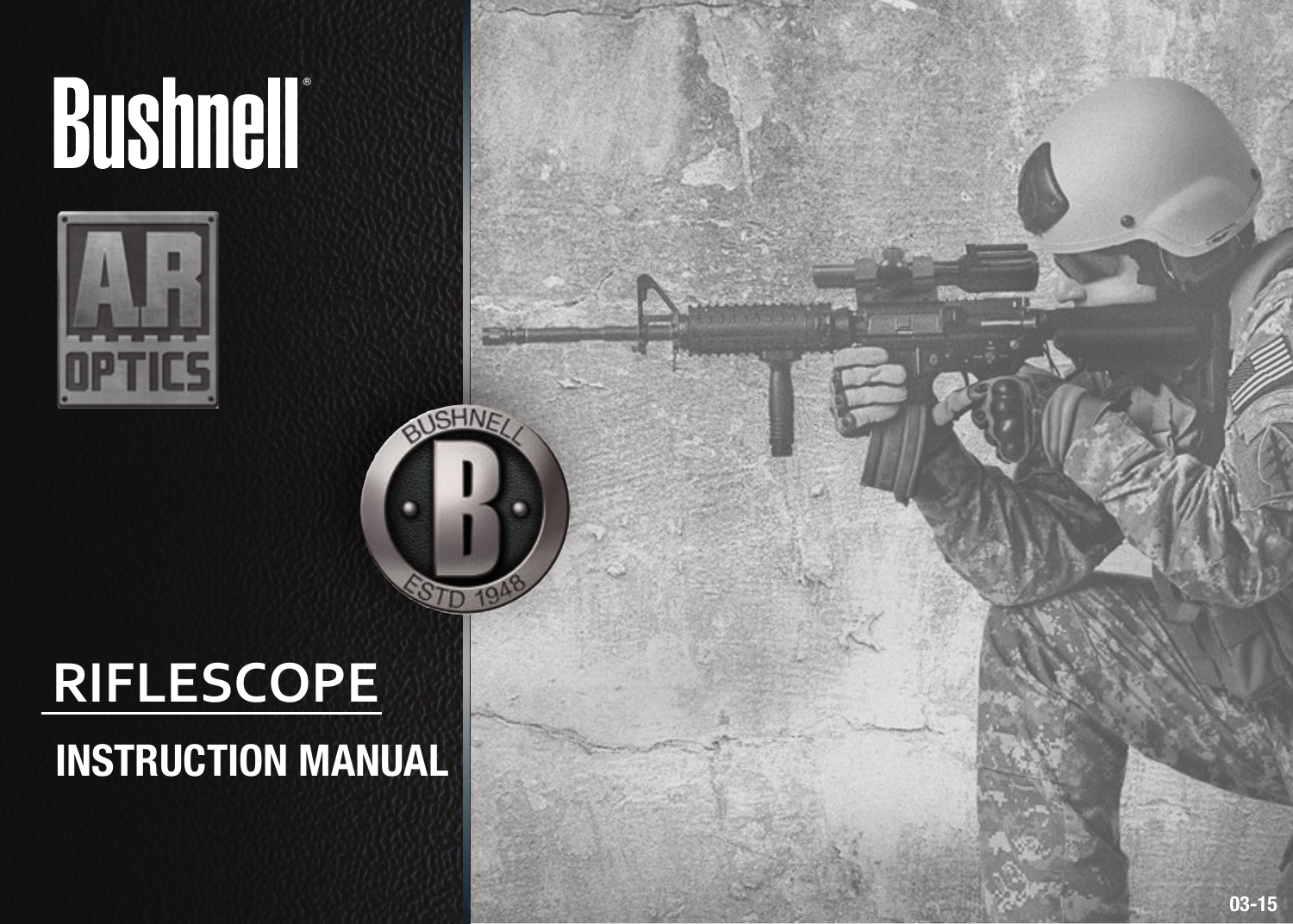#### ENGLISH

**Congratulations** on your choice of a **Bushnell® AR Optics® riflescope**. It is a precision instrument constructed of the finest materials and assembled by highly skilled craftsmen for a lifetime of trouble-free use under the most demanding conditions. This booklet will help you achieve optimum performance by explaining how to use its various features and how to care for it. Read the instructions carefully before mounting and using your scope. The accompanying photographs are guides to the nomenclature and location of the riflescope parts mentioned throughout this text.

#### **Fast Focus Eyepiece**

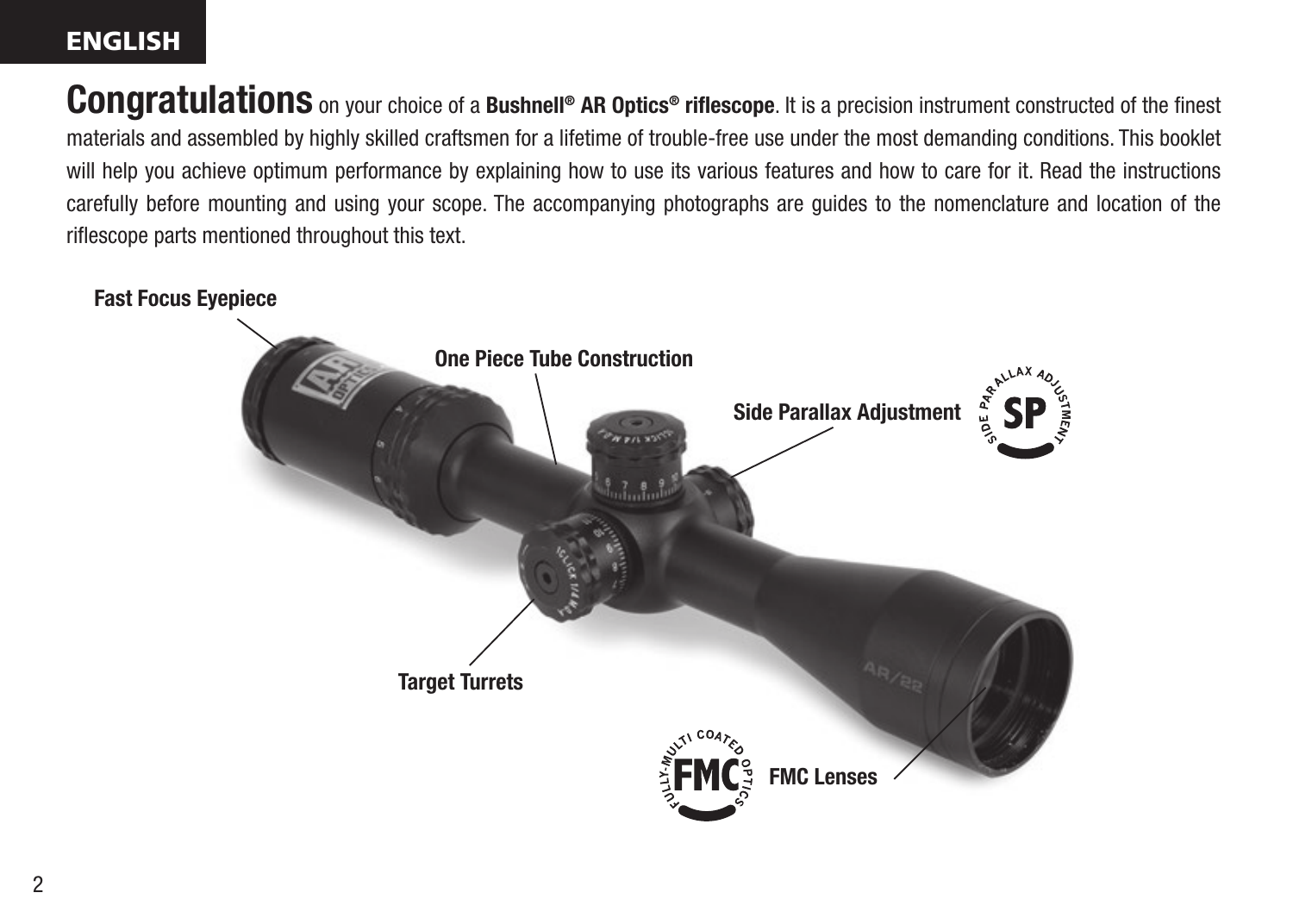# **EYEPIECE FOCUSING**

This adjusts the focus so that the reticle (cross hairs) appears sharp to your eyes. All Bushnell riflescopes are focused at the factory for 20/20 or corrected vision. If the reticle appears sharp, no adjustment is needed. If the reticle appears unsharp, adjust as follows.

## **FAST FOCUS EYEPIECE DESIGN**

The eyepiece is designed to provide a precise fast focus. Simply look at a distant object for several seconds without using your scope. Then, shift your vision quickly, looking though the scope at a plain background. Turn the fast-focus eyepiece clockwise or counter clockwise until the reticle pattern is sharp and clear.

WARNING: Never look at the sun through the riflescope (or any other optical instrument)! It may permanently damage your eye.

## **MOUNTING**

To achieve the best accuracy from your rifle, your Bushnell scope must be mounted properly. (We strongly recommend that those unfamiliar with proper procedures have the scope mounted by a qualified gunsmith).

#### **Should you decide to mount it yourself:**

- 1. Use a high-quality mount with bases designed to fit your particular rifle. The scope should be mounted as low as possible without touching either the barrel or the receiver.
- 2. Carefully follow the instructions packed with the scope mounts you have selected.
- 3. Before tightening the mount rings, look through the scope in your normal shooting position. Adjust the scope (either forward or backward) until you find the furthest point forward (to insure maximum eye relief) that allows you to see a full field of view.

*WARNING: If the scope is not mounted far enough forward, its rearward motion may injure the shooter when the rifle recoils.*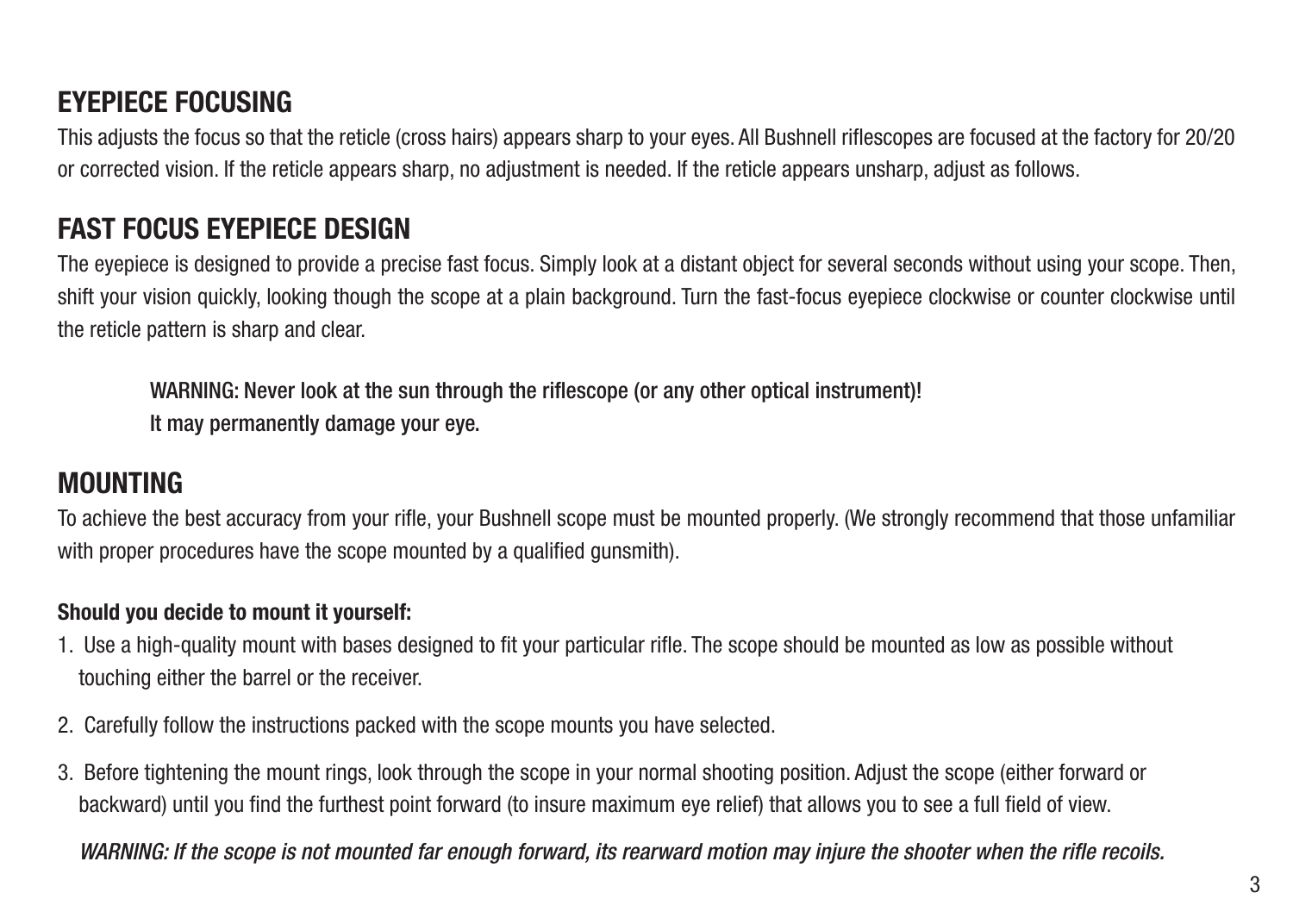- 4. Rotate the scope in the rings until the reticle pattern is perpendicular to the bore and the elevation adjustment is on top.
- 5. Tighten the mounting screws as tight as possible.

# **BORE SIGHTING**

Bore sighting is a preliminary procedure to achieve proper alignment of the scope with the rifle bore. It is best done using a Bushnell Bore Sighter. If a bore sighter is not available, it can be done as follows: Remove the bolt and sight through the gun barrel at a 100 yard target. Then sight through the scope and bring the crosshairs to the same point on the target. Certain mounts have integral windage adjustments and, when bore sighting, these should be used instead of the scope's internal adjustments. If major elevation adjustments are needed, they should be accomplished by shimming the mount base.

# **ZEROING**

Final sighting-in of your rifle should be done with live ammunition, based on your expected shooting distance. If most of your shots will be at short range, zero-in at 100 yards. But, for long-range shooting at big game, most experienced shooters zero-in about three inches high at 100 yards. Three-shot groups are useful for averaging the point of impact.

# **ELEVATION AND WINDAGE ADJUSTMENT**

Your Bushnell® AR Optics scope features finger-adjustable, audible-click elevation and windage adjustments.

Grasp the top of the target turret and turn it in the appropriate direction (elevation turret has marked "Up" direction, windage turret has marked "R" for right direction). Each "click" or increment on the Adjustment Scale Ring will change the bullet impact 1/4", 1/2", or .1 Mil, depending on the model. The adjustment value for your scope is clearly marked on its target turrets.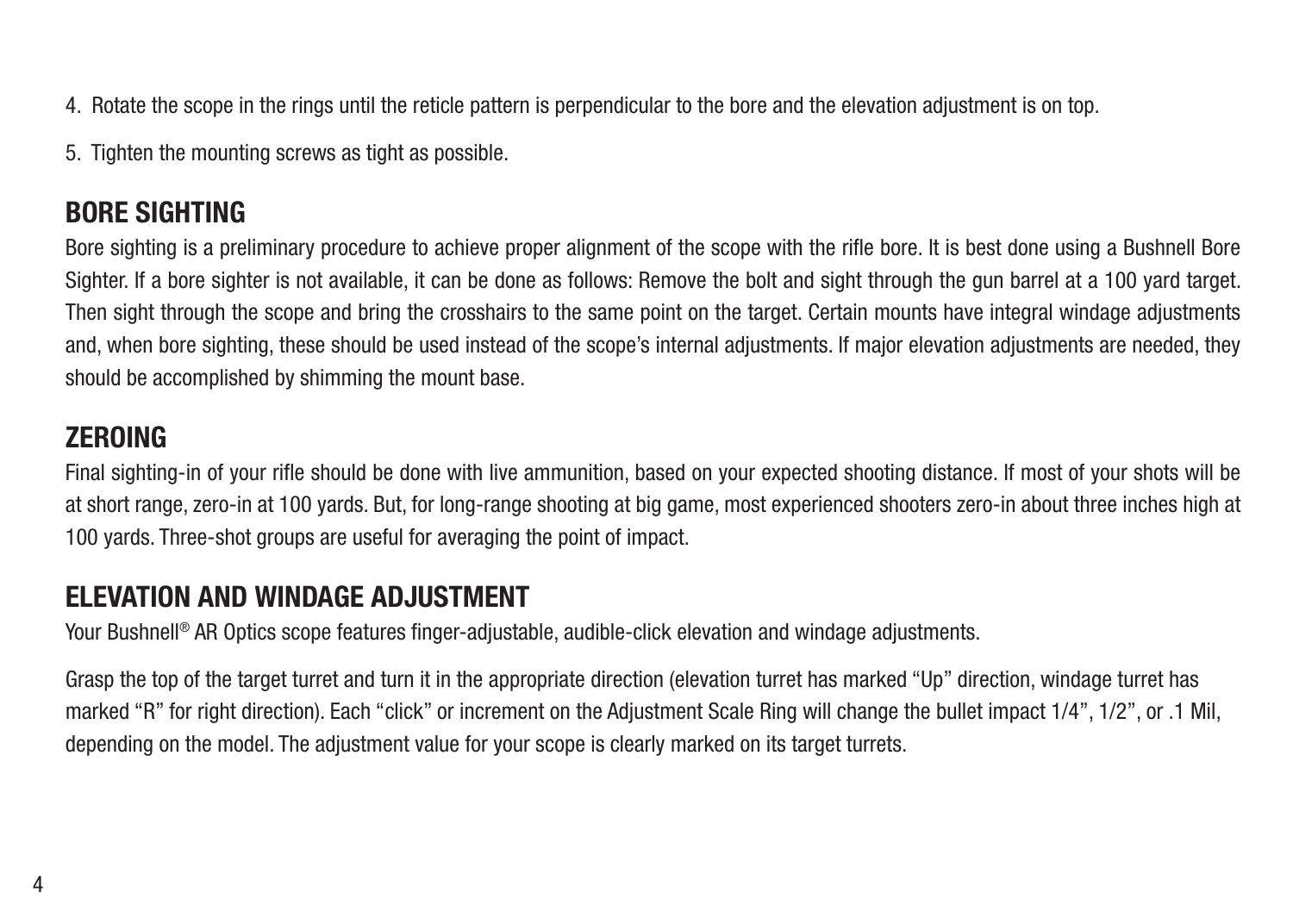# **REALIGNING THE TARGET TURRETS**

This step is optional. After sighting in your scope, you may want to realign the zero marks on the removable turret cap with the index dots.

1. Using the included Allen wrench, remove the hex screw on the target turret. Pull the turret straight up and off.

2. Realign the zero marking on the target turret with the index mark on your scope. Seat the target turret cap. Take care not to disturb your zero by "losing" a click or two when loosening the screw.

3. Replace and retighten the hex head screw in the top of the turret cap.

# **VARIABLE POWER ADJUSTMENTS**

To change magnification, simply rotate the Power Selector Ring to align the desired number on the power scale with the Index Dot. Lower powers provide a wider field of view. Higher powers should be reserved for precise long-range shots. The Drop Zone BDC reticle is calibrated for use at the highest power setting on your scope.

A scope should never be used as a substitute for either a binocular or spotting scope. It may result in your inadvertently pointing the gun at another person.

# **USING THE SIDE PARALLAX FOCUS CONTROL (SELECT MODELS ONLY)**

You may have noticed that placing your eye at different positions behind the scope's eyepiece causes the reticle crosshairs to appear to move around to different points on your target. This is called "parallax error" (target and reticle are not in the same focal plane), and it becomes more noticeable (and more of a problem) at shorter distances and/or when the scope is set to higher powers. Your riflescope may provide an adjustment for parallax compensation, which works by moving an optical element until the target (based on its distance) appears in the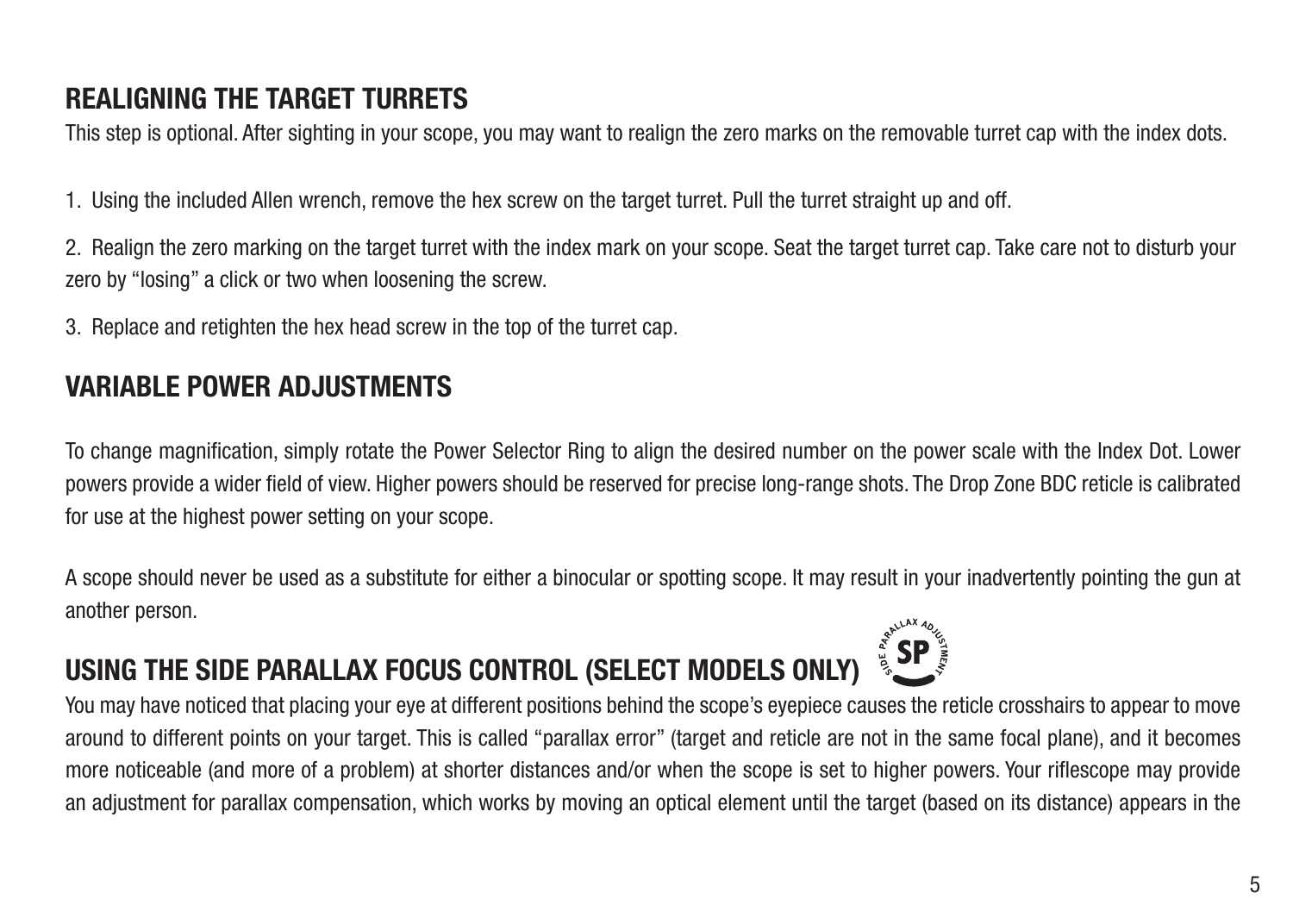same plane of focus as the reticle. Instead of the typical parallax compensation design which adjusts the objective lens at the front of the scope ("adjustable objective" or "AO"), your scope uses an movable lens back near the reticle, so the adjustment can be more easily made with a "side focus" knob placed next to the windage and elevation adjustments. Just line up the estimated distance to your target with the index dot on the body of the scope, and you will eliminate the aiming errors caused by parallax. After setting the side focus, you can double check by moving your head around from side to side behind the eyepiece-the point of aim should not shift if the side focus is correctly set. An alternative method is to look through the scope and turn the Side focus knob until the target, at whatever range, is sharply focused.

#### **USING YOUR AR OPTICS RETICLE**

The AR Optics Drop Zone BDC (Bullet Drop Compensation) reticles give shooters a series of aiming points that correspond to different types of ammunition. These aiming points allow shooters to expand their effective range. Bushnell would like to stress that these tools are only as good as the time spent practicing with them. Nothing can replace quality firing range time and becoming comfortable shooting at each of the prescribed yardages, while noting bullet placement. It is imperative for the shooter to spend time at the range, gaining familiarity with the reticle and how it works with their firearm and bullet load. Ballistic performance can vary depending upon a number of factors, including barrel length, powder type, bullet type, and numerous weather/atmosphere related variables.

#### **THE DROP ZONE-22 RIMFIRE BALLISTIC RETICLE**

Scopes with the DROP ZONE-22 Rimfire Reticle are designed to be sighted-in at 50 yds, with aiming points every 25 yds, out to 125 yds. This reticle is calibrated for use with .22 Long Rifle high velocity ammunition. The scope must also be set to the highest magnification for the reticle's ballistic feature to function properly. In the case of the 2-7x 32mm model, the power change ring must be set at 7x for the ballistic function to work correctly.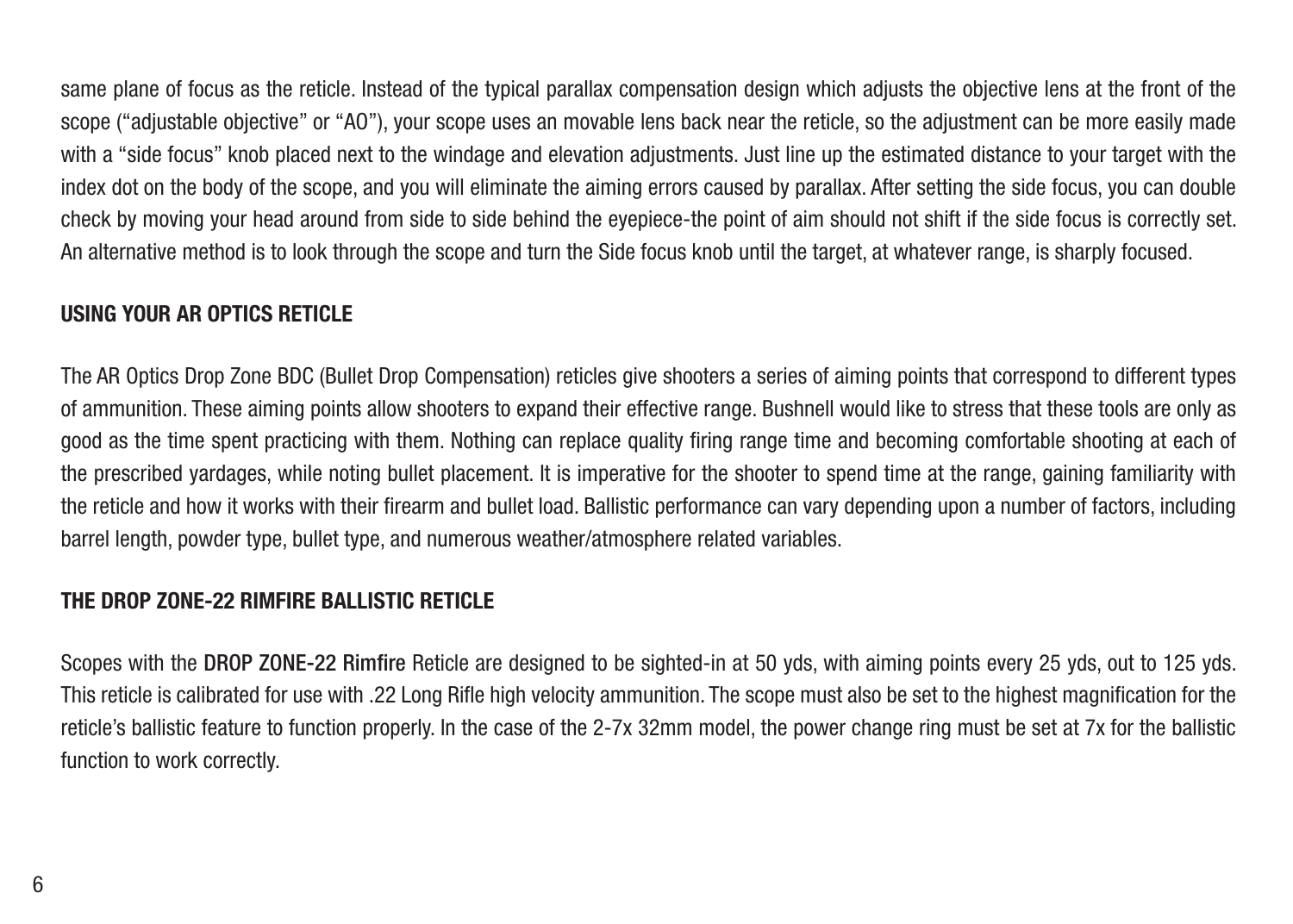#### **How To Use the Reticle:**

- 1. Sight in at 50 yds on any magnification setting.
- 2. Determine distance to target. For the best accuracy in determining distance, utilize a Bushnell Laser Rangefinder (Scout DX 1000 ARC, G Force 1300 ARC).
- 3. Set the scope's magnification to 7x (7 power).
- 4. Place the appropriate aiming point on the desired target. If the target was determined to be at 115 yds, hold directly between the 100 yd aiming point and the 125 yd aiming point.

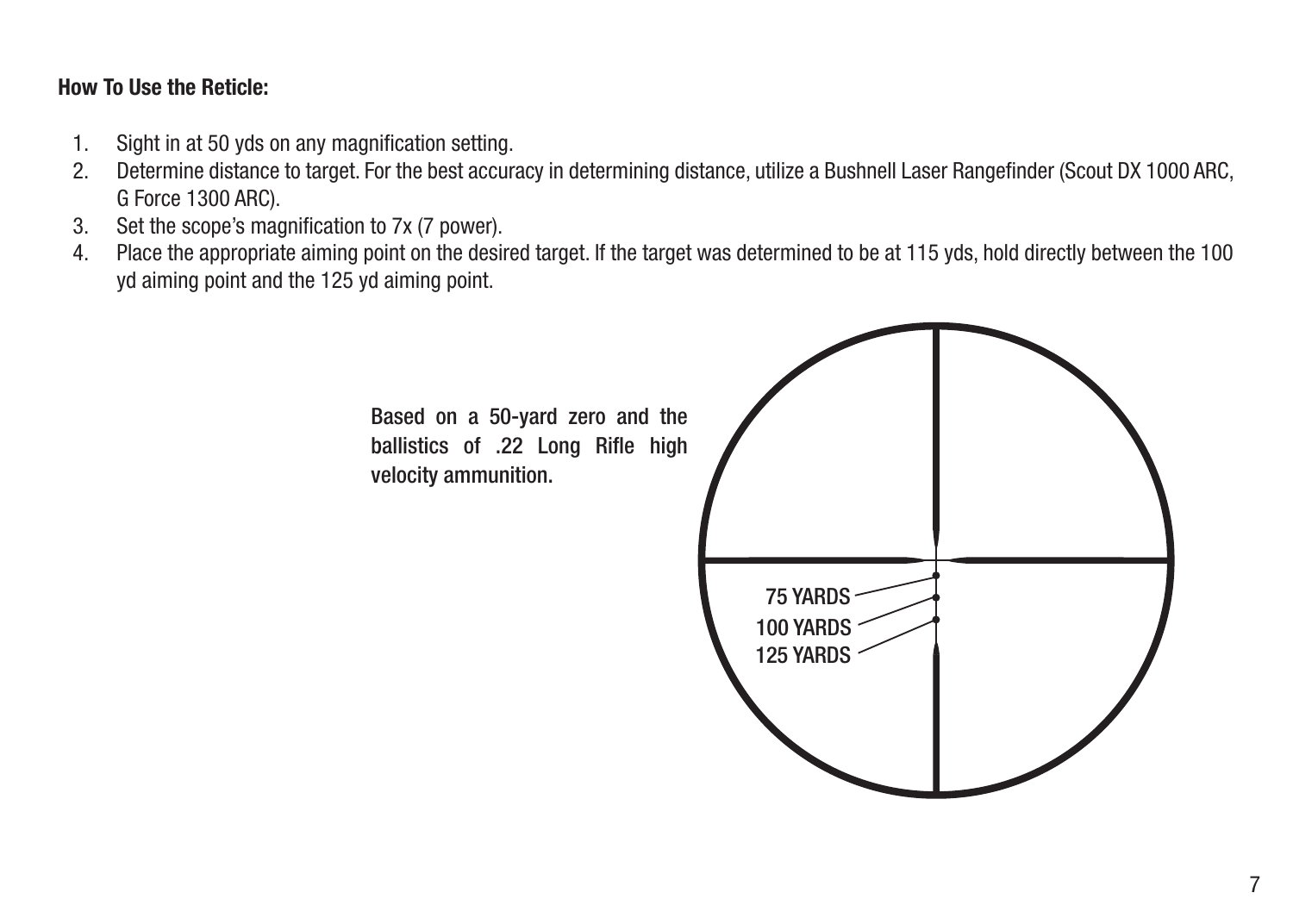#### **THE DROP ZONE-223 AND DROP ZONE-308 BALLISTIC RETICLES**

Scopes equipped with the DROP ZONE-223 and DROP ZONE-308 ballistic reticles are designed to be sighted-in at 100 yds, and provide aiming points in the shape of a dot every 100 yds, out to 500 yds. In addition, the top of the reticle's bottom post (located below the 4th dot) represents a holdover point for a shot at 600 yds.

The Drop Zone 223 reticle is calibrated for use with 223 Rem/5.56 ammunition loaded with 55-62 grain bullets. The Drop Zone 308 reticle is calibrated for use with 308 Win/7.62 ammunition loaded with 168-175 grain bullets. All AR Optics scopes must also be turned to the highest magnification setting in order for the reticle's ballistic feature to function properly. In the case of the 3-9x 40mm model, the power change ring must be set at 9 power for the ballistic function to work correctly. The 4.5-18x 40mm models should be set at 18 power for proper ballistic reticle performance.

#### **How To Use the Reticle:**

- 1. Sight in at 100 yds on any magnification setting.
- 2. Determine distance to target. For the best accuracy in determining distance, utilize a Bushnell Laser Rangefinder (Scout DX 1000 ARC, G Force 1300 ARC).
- 3. Set the scope's magnification to its highest power.
- 4. Place the appropriate aiming point on the desired target. If the target was determined to be at 350 yds, hold directly between the 300 yd aiming point and the 400 yd aiming point.

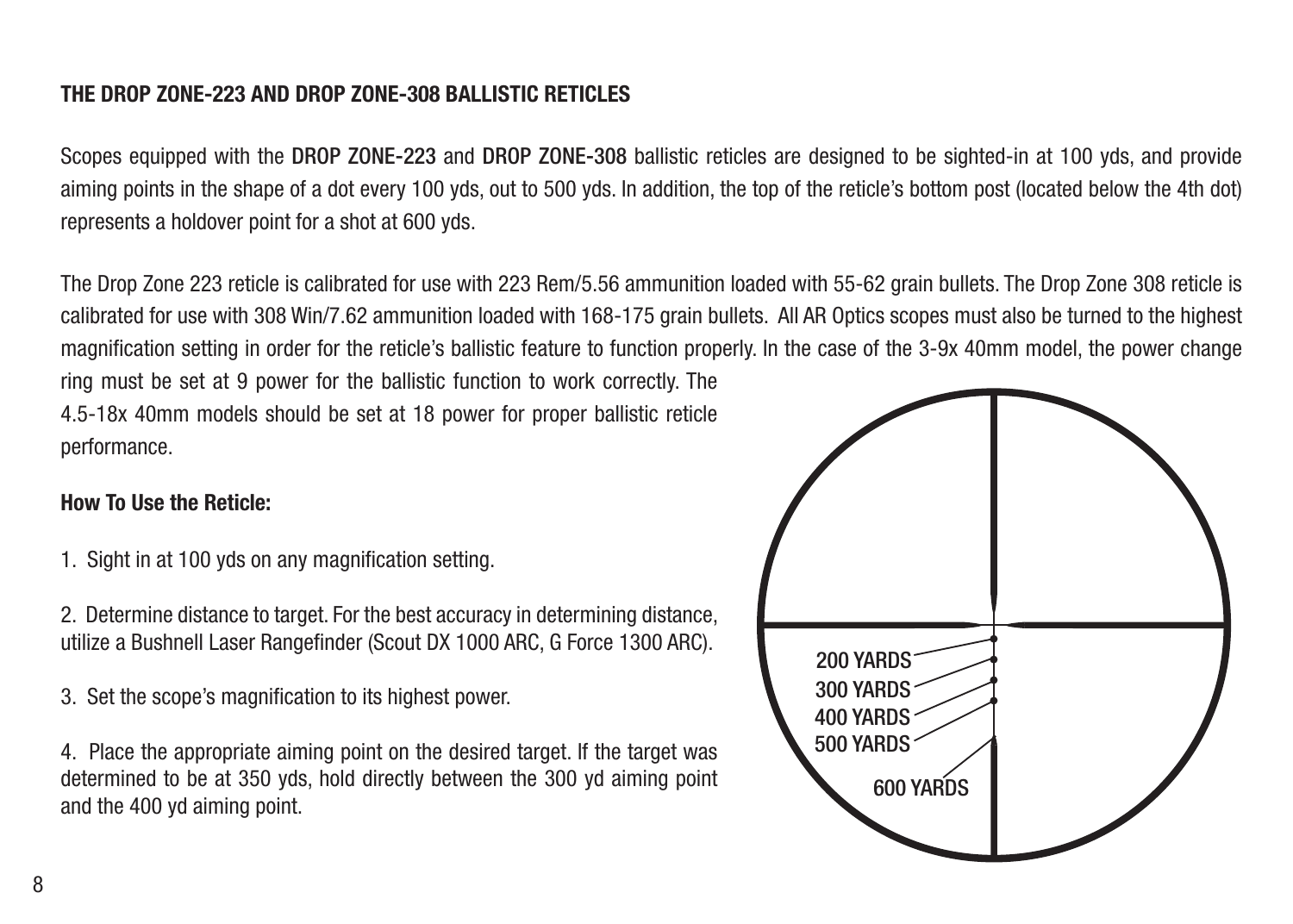#### **THE BTR TACTICAL RETICLE**

Scopes with the BTR (Bushnell Tactical Reticle) are designed to be sighted-in at 100 yds, with aiming points every 100 yds, out to 500 yds. This reticle is calibrated for use with 223 Rem/5.56 ammunition loaded with 55-62 grain bullets. Because the BTR reticle is located in the first focal plane (FFP) position within the scope, it will be accurate for all targets at any magnification setting.

#### **How To Use the Reticle:**

- 1. Sight in at 100 yds on any magnification setting.
- 2. Determine distance to target. For the best accuracy in determining distance, utilize a Bushnell Laser Rangefinder (Scout DX 1000 ARC, G Force 1300 ARC).

3. Place the appropriate aiming point on the desired target. If the target was determined to be at 350 yds, hold directly between the 300 yd aiming point and the 400 yd aiming point.

#### **Illuminated Reticle and Throwdown PCL Features**

The BTR reticle is illuminated. The "third knob" along with elevation and windage turrets is a brightness adjustment control (not a side focus knob), numbered from 0 to 11 *(see Fig. 1, next page).* To increase the brightness, set the control to a higher number (opposite) the white index dot). To turn off the illumiination and when storing the scope, set the dial to "0". To replace the battery, remove the cap on the brightness adjustment control knob using a coin, and insert a CR2032 battery with the "+" mark facing up *(Fig. 2)*. The AR Optics scope with the BTR reticle also features Bushnell's folding Throwdown PCL (Power Change Lever), allowing rapid changes to the scope's magnification level *(Fig. 3)*.